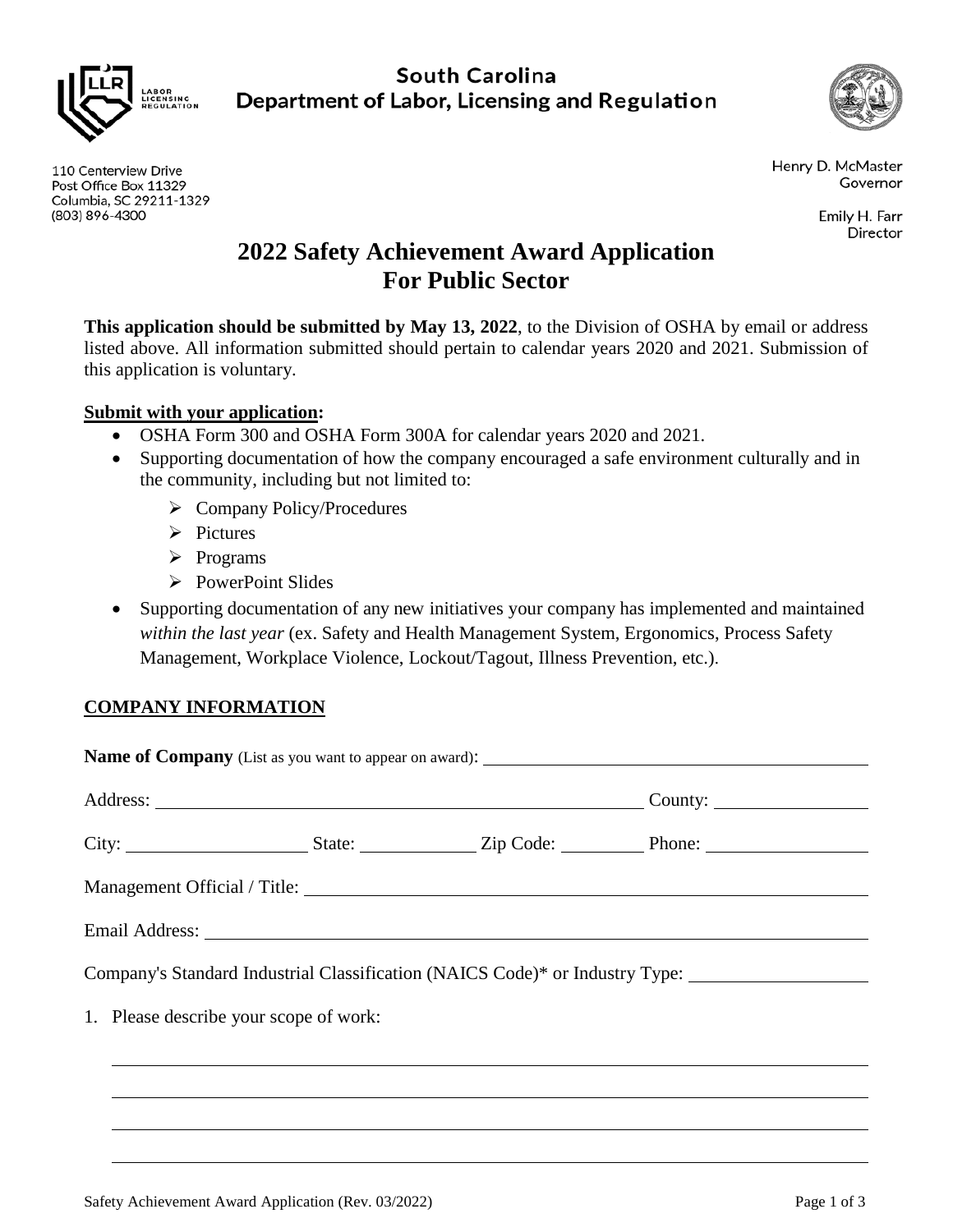|    | Did your company have 100 or more full-time employees during 2020 and 2021? |                                                                                                                                                       |             | YES  | NO. |
|----|-----------------------------------------------------------------------------|-------------------------------------------------------------------------------------------------------------------------------------------------------|-------------|------|-----|
|    |                                                                             | If no, proceed to Question 6.                                                                                                                         |             |      |     |
|    | a.                                                                          | <b>Employee Hours</b> (Please attach OSHA 300 and 300A logs):<br>Average number of employees:                                                         | <b>2020</b> | 2021 |     |
|    |                                                                             | b. Total number of employee hours worked:<br>(You may multiply 4a. by the average number of hours worked by employees during the year to get the EH.) | EH:         |      |     |
| 4. |                                                                             | <b>Incidence Rate</b> (Please attach OSHA 300 and 300A logs):                                                                                         |             |      |     |
|    | a.                                                                          | Total recordable cases:                                                                                                                               | TC:         |      |     |

| b. Multiply TC by 200,000 and divide by EH |     |  |
|--------------------------------------------|-----|--|
| to find your company's incident rate (IR): | IR: |  |

5. Award Category (Check all statements which apply):

## *Palmetto Shining Star*

- $\Box$  No fatalities or recordables during calendar year 2021 (TC = 0)
- $\Box$  A reduction of at least 20 percent in an employer's incidence rate between 2020 and 2021

 $\Box$ Employer's incidence rate during calendar year 2021 was at least 50% below the 2020 South Carolina incidence rate for the applicable State or Local government NAICS. See column three entitled "Total Recordable cases" in the Table here: <http://www.scosha.llronline.com/BLS/injuryillness/2020/2020%20I&I%20Table%206.pdf>

- Totals include rate for industries not shown separately
- To obtain Incidence Rates for Industries or NAICs not listed, call 803-896-7673
- If NAICs is unknown, call 803-896-7673

#### *Rising Star*

Employer's incidence rate during calendar year 2021 was at least 50% below the 2020 *national* incidence rate for the applicable State or Local government NAICS. See column three entitled "total recordable cases" in the Table here: [https://www.bls.gov/web/osh/summ1\\_00.htm](https://www.bls.gov/web/osh/summ1_00.htm)

## *Gleaming Star*

 $\Box$  Less than 100 employees

## *\*Responses to the following must be provided by all employers, regardless of Award category sought\**

6. What have you done within the last year, culturally within your company to encourage an environment of safety? (Supporting documentation to verify *must* be attached. May include additional sheets for explanation.)

\_\_\_\_\_\_\_\_\_\_\_\_\_\_\_\_\_\_\_\_\_\_\_\_\_\_\_\_\_\_\_\_\_\_\_\_\_\_\_\_\_\_\_\_\_\_\_\_\_\_\_\_\_\_\_\_\_\_\_\_\_\_\_\_\_\_\_\_\_\_\_\_\_\_\_\_\_\_\_\_\_\_\_\_\_\_\_\_\_\_\_\_\_\_\_\_\_\_\_\_\_\_\_\_ \_\_\_\_\_\_\_\_\_\_\_\_\_\_\_\_\_\_\_\_\_\_\_\_\_\_\_\_\_\_\_\_\_\_\_\_\_\_\_\_\_\_\_\_\_\_\_\_\_\_\_\_\_\_\_\_\_\_\_\_\_\_\_\_\_\_\_\_\_\_\_\_\_\_\_\_\_\_\_\_\_\_\_\_\_\_\_\_\_\_\_\_\_\_\_\_\_\_\_\_\_\_\_\_